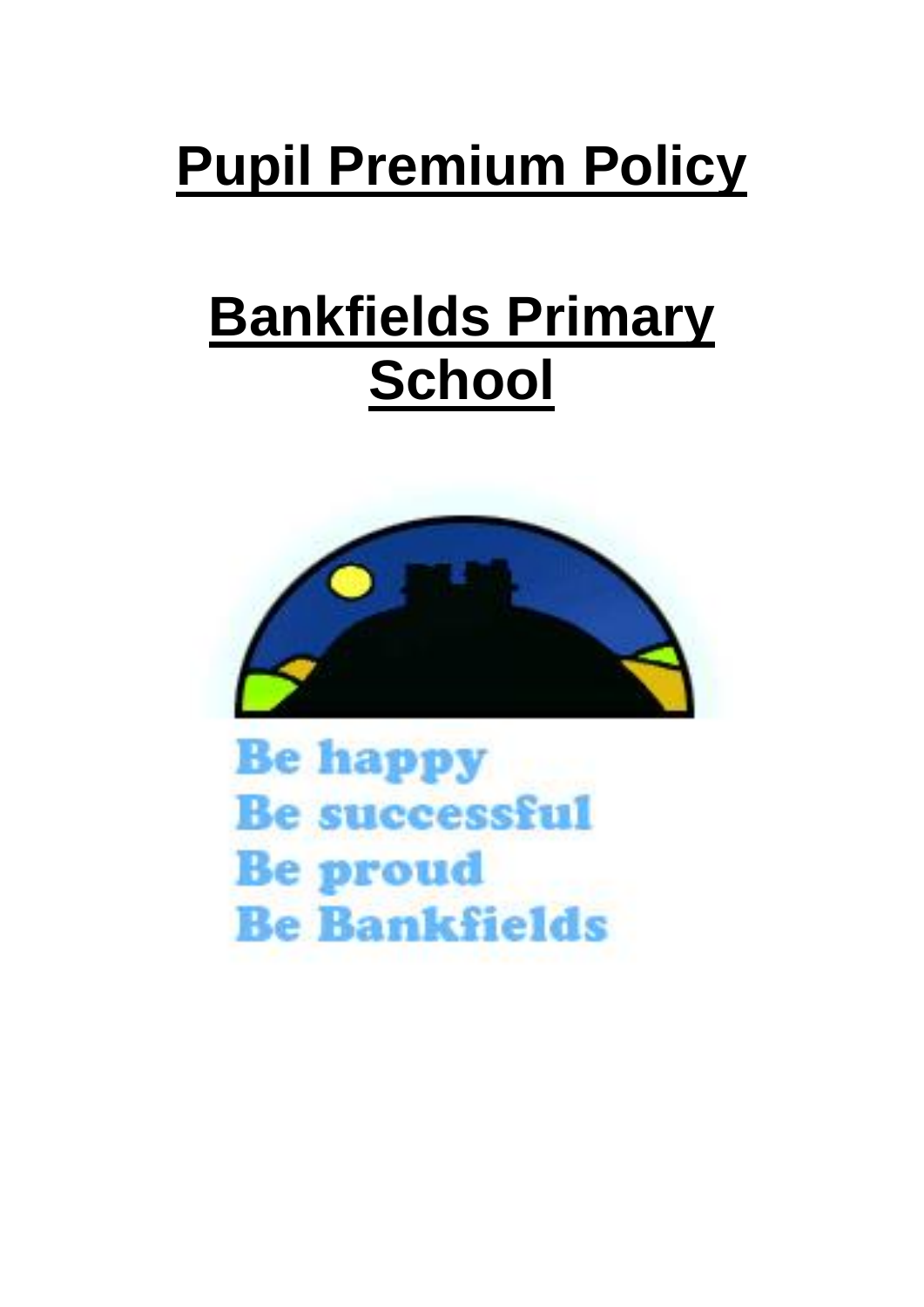### **Pupil Premium**

#### **What is the Pupil Premium?**

The Pupil Premium was introduced in April 2011. It is an allocation of additional funding provided to schools to support specific groups of children who are vulnerable to possible underachievement. These include pupils who are entitled to free school meals, those looked after by the local authority and the children of armed forces personnel. The funding per pupil is outlined below:

- Pupils in year groups reception to year 6 recorded as Ever 6 free school meals = £1,345
- Looked-after children (LAC) defined in the Children Act 1989 as one who is in the care of, or provided with accommodation by, an English local authorit =  $£2,345$
- Children who have ceased to be looked after by a local authority in England and Wales because of adoption, a special guardianship order, a child arrangements order or a residence order =  $£2.345$

The DfE has given our school the freedom to use the Pupil Premium as we see fit, based upon our knowledge of our pupils' needs.

*'It is for schools to decide how the Pupil Premium, allocated to schools per FSM pupil, is spent, since they are best placed to assess what additional provision should be made for the individual pupils within their responsibility.'*

However, we recognise that we are accountable for the use of this additional funding and details of how we use this funding, along with the impact, can be found in our Pupil Premium Strategy which is published each year. As well as this, our Pupil Premium Champion monitors the impact of any interventions funded by Pupil Premium funding closely each term.

#### **Our aims at Bankfields Primary School**

We aim to give every child the best possible opportunities for learning throughout their time at Bankfields Primary School. All staff are highly motivated and deeply committed to ensuring that all children experience success in all areas of learning and that includes their self-esteem and confidence. A child who believes in him/herself will go far. Equality of opportunity is key and it is our responsibility to ensure that our disadvantaged pupils achieve as well as their peers and we strive to do all that we can to narrow the gap in achievement.

Eligibility for Pupil Premium funding in not confused with low ability at Bankfields Primary School and our focus is on supporting our disadvantaged pupils to achieve the highest levels.

#### **Barriers to Learning**

At Bankfields Primary School, we recognise that pupils eligible for pupil premium funding often encounter barriers to their learning. In order to ensure we accurately target our pupil premium funding at removing these barriers, we annually complete a 'Barriers to learning audit' as a whole staff in order to identify our eligible pupils' barriers to learning. Once these barriers have been identified, we work together to plan how we will effectively remove these barriers to ensure that all pupils fulfil their potential.

#### **How does Bankfields Primary School use the Pupil Premium?**

#### **Key Principles**

- We ensure that teaching and learning opportunities meet the needs of all pupils.
- We ensure that appropriate provision is made for children who belong to vulnerable groups. This includes ensuring the needs of socially disadvantaged pupils are assessed and addressed.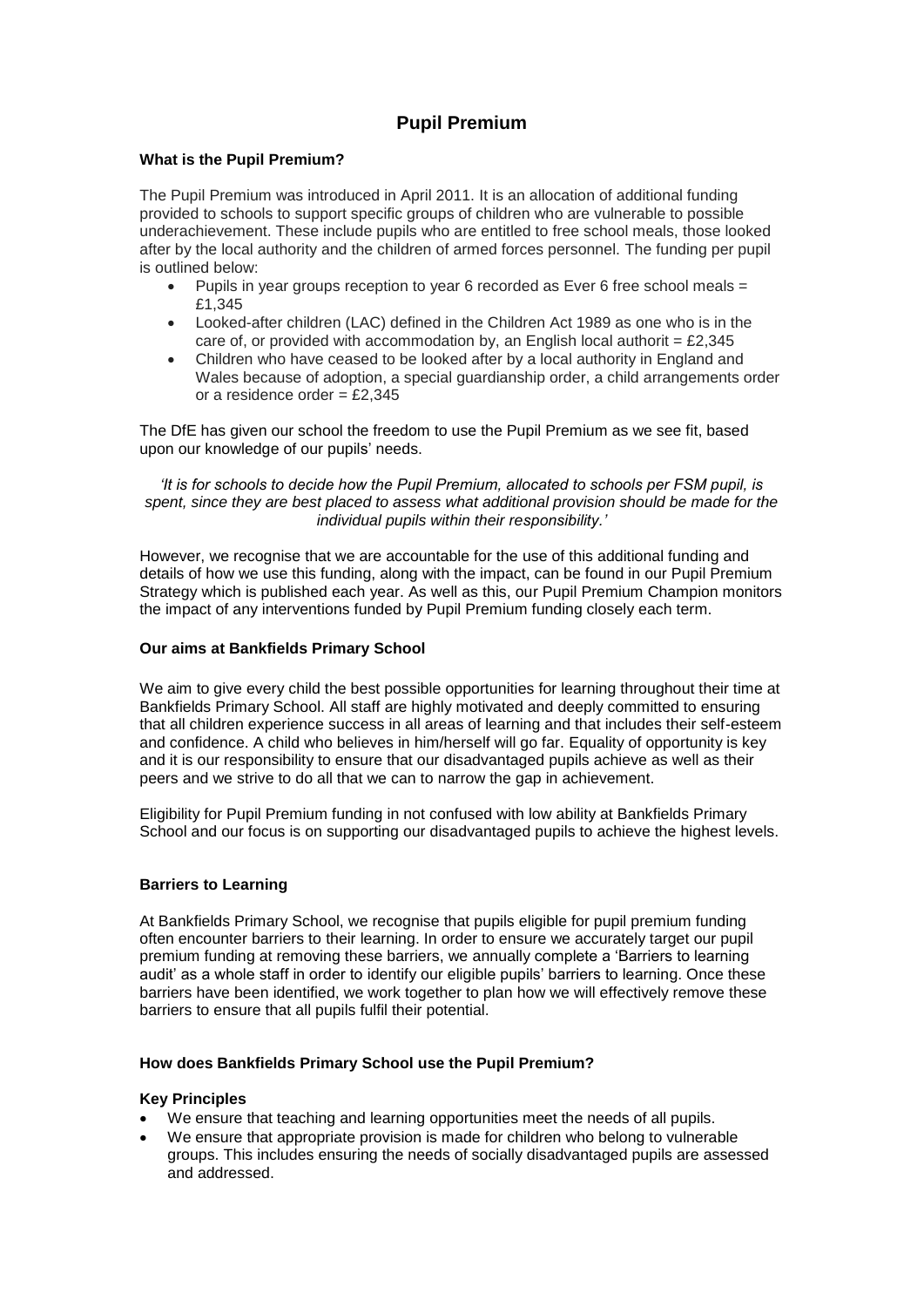- In making provision for socially disadvantaged pupils, we recognise that not all pupils who receive free school meals are socially disadvantaged.
- We also recognise that not all pupils who are socially disadvantaged are registered or qualify for free school meals. We reserve the right to allocate the pupil premium funding to support any pupil or groups of pupils who have been identified as being socially disadvantaged and at risk of underachievement.
- Our spending strategy is informed by research evidence from a range of sources, including the Education Endowment Foundation (EEF) toolkit. This is to ensure that we allocate our funding to have the maximum impact on outcomes for pupils.

#### **Quality First Teaching**

We acknowledge the significant impact that highly effective teaching has on disadvantaged pupils and ensure that we invest our pupil premium funding into our relentless pursuit of consistently excellent teaching and learning experiences for all of our eligible pupils. We are committed to ensuring that quality first teaching meets the needs of all learners, and aim to ensure that all teaching is never less than good and much is outstanding. Similarly, we recognise that our teaching assistants should be highly skilled and deployed in such a way as to meet the specific needs of individual pupils. Therefore, this investment comprises:

- High quality CPD for teachers;
- High quality CPD for teaching assistants, closely aligned to their specific role in school;
- Mentoring for staff at all levels:
- Access to online CPD resources to support reflective practice and
- Additional staffing to facilitate the delivery of 1:1 and small group teaching for both pre-teach and intervention sessions.

In addition, we acknowledge that pastoral support is essential in ensuring our eligible pupils are 'school ready' each day so that they benefit fully from the high quality teaching and learning offered. This pastoral support comprises:

- A subsidised Breakfast and After School Club and
- A school counsellor for 1 day per week who supports children, parents and staff.
- Thrive practitioners in each phase of school.
- Theraplay trained staff.
- ELSA trained staff.
- Mental Health First Aiders in each phase of school.

#### **Roles and Responsibilities**

Headteacher's responsibilities:

- To ensure that all Pupil Premium Pupils have been accurately identified;
- To decide how the Pupil Premium funding will be spent in order to meet the needs of all disadvantaged pupils;
- To monitor the impact of all Pupil Premium spending with the Pupil Premium Champion and
- To communicate this information with all stakeholders

#### Governors' responsibilities:

- To decide alongside the Headteacher, how Pupil Premium funding will be spent;
- To evaluate the effectiveness of interventions and the impact on pupil achievement.

#### Pupil Premium Champion's role and responsibilities:

- A review and update of the Pupil Premium Policy on an annual basis;
- Ensuring that all pupils eligible for pupil premium funding are identified;